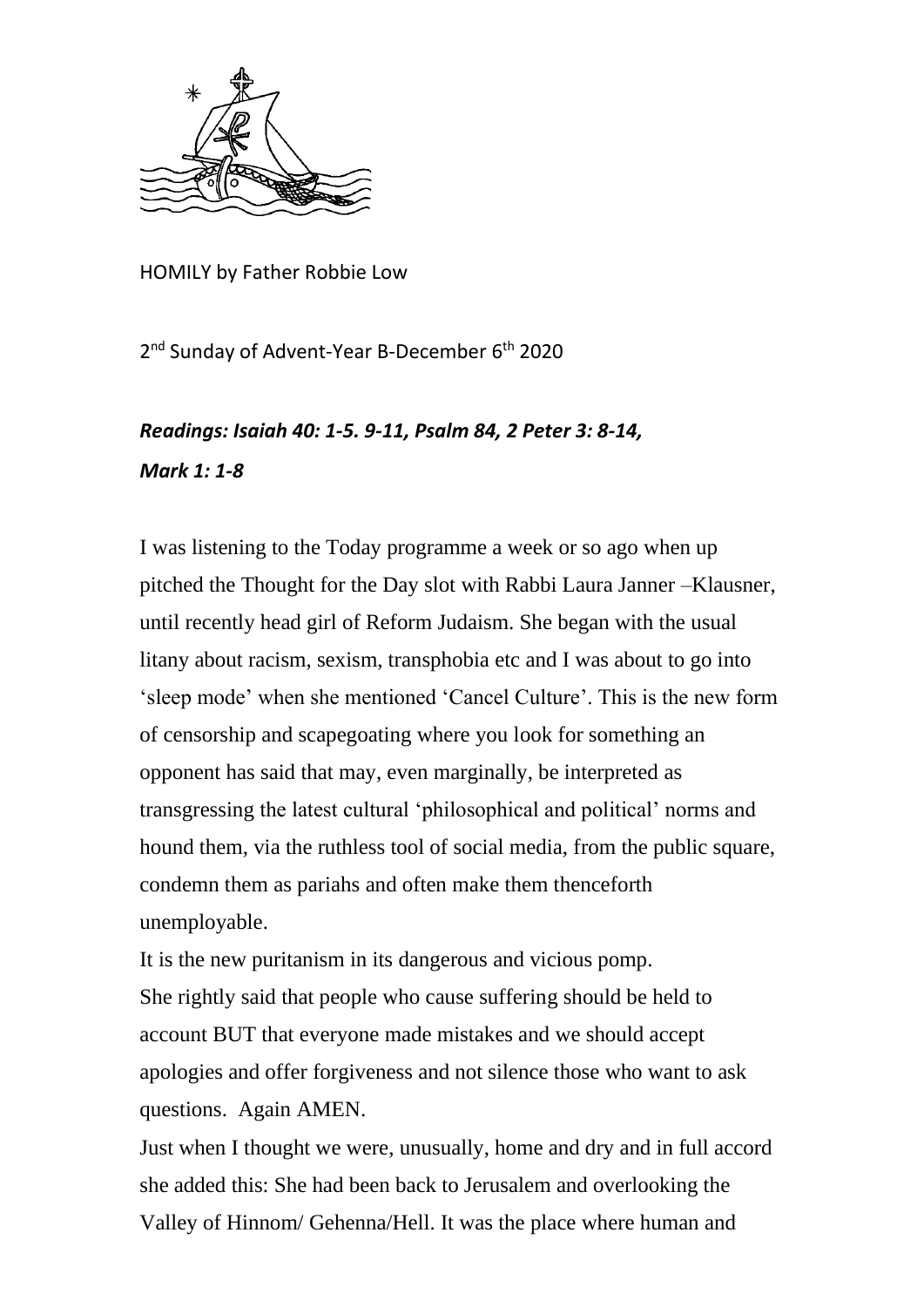particularly child sacrifice took place whenever Israel reverted to paganism. 'Thousands of years ago' she said, the Prophet Jeremiah, 'who might have approved of Cancel Culture', stood there and smashed a clay pot 'in revulsion at the people's abhorrent behaviour'. He did this, the lovely Laura told us, because of 'his total belief in his own truth as the divine voice speaking through him'. She hoped that we would never smash jars  $-$  a sign of irreversible fragmentation – but rather 'vaccinate' ourselves against 'unquestioning dogma and toxicity'.

Oh, dear.

In one fell swoop Rabbi Laura demolishes the concept of objective truth (we're back with the old relativist lie of 'your truth and my truth'). She also disposes of the myth that somehow the Prophets (who might have been supposed to be proclaimers of God's Word) were inspired when in fact they were clearly simply misguided bigots.

Furthermore, poor old Jeremiah is aligned with the forces of darkness that want to suppress free speech.

A few facts.

The relativist lie – your truth and my truth might sit fine and comfy in Islington dinner parties but not so pretty when you have to say that, if this is correct, then Hitler's 'truth' and 'Stalin's truth' and the truth of the child sacrificing followers of Moloch are as valid as the Faith or indeed any manifestation of human compassion, justice or mercy. Not for me, sister.

In order to go down Rabbi Laura's path of dismissal of Jeremiah you have to be ignorant of the facts – which she, I must assume, is not. Jeremiah never wanted to be a prophet. He hated having to admonish the people. He tried to resign umpteen times. Nor was he able to impose a cancellation or censorship on those who opposed him. The opposers were the establishment. It was them who imprisoned him, tried to kill him and flung him down a well. Jeremiah wasn't giving 'his belief in his own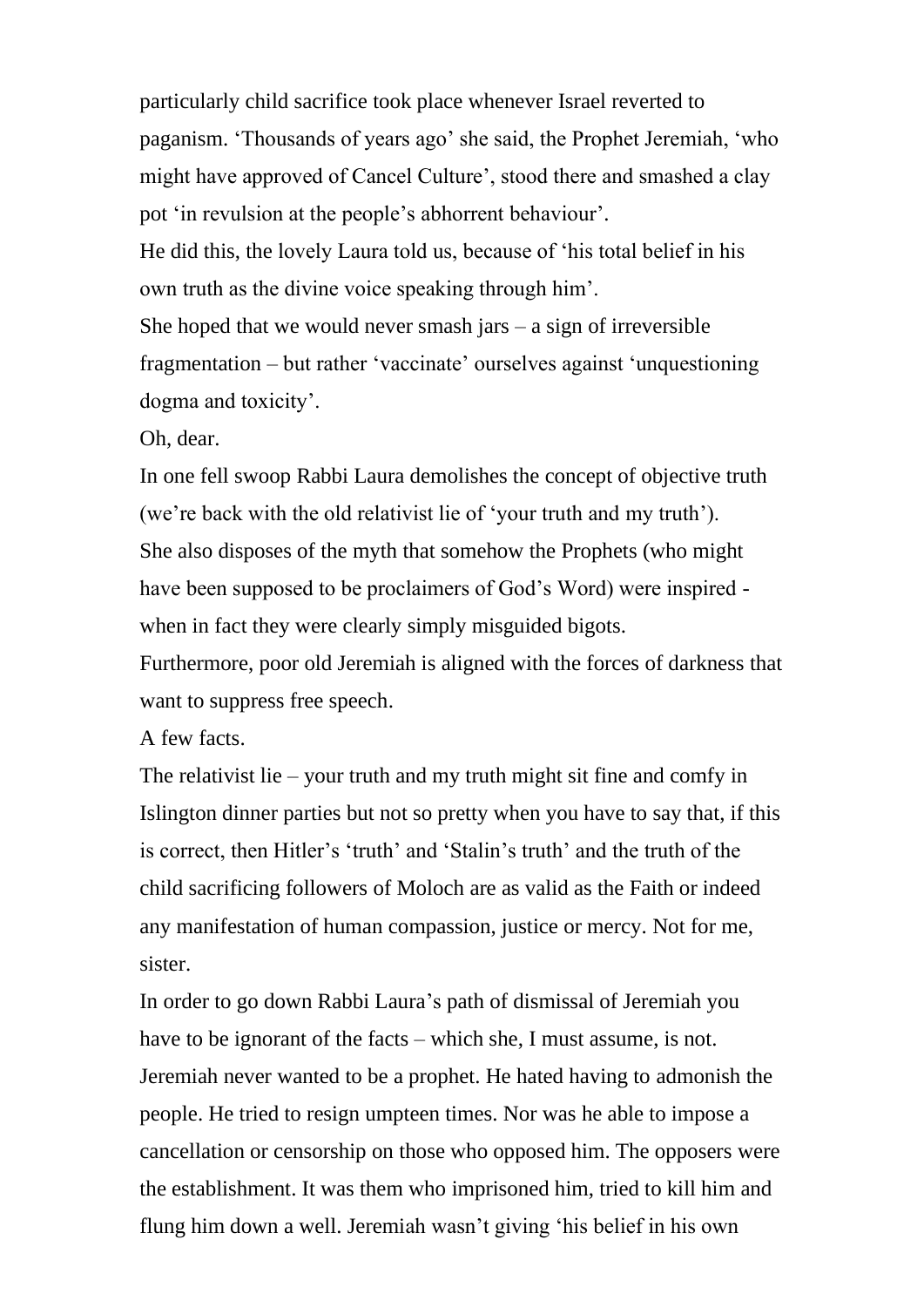truth' and mistaking it for 'the divine voice speaking through him'. If he was then Rabbi Laura needs to go the whole hog and admit that her version of Judaism is not Judaism at all but a Scripture-lite accommodation with the culture.

Under her schema all the prophets would need to be edited out - period. And, she went on in an outbreak of even more profound topicality, we needed to '*vaccinate* ourselves against dogma'?

Dogma means teaching. It is not a potentially mortal sickness or plague. Do we really want our people to be ignorant of the Faith and helplessly vulnerable to the moral idiocies of the culture?

Today our Gospel introduces the last of the Prophets, John the Baptist. Like Jeremiah, and all the others before him, he calls on the people to repent and turn back to God. (Later on, of course, John – again like Jeremiah - will become a victim of the Cancel Culture, silenced, locked up and murdered for telling the unpalatable truth to a corrupt establishment). Jeremiah stood over the valley where the pagan rites of child sacrifice were carried out and warned of the fall of the nation – shattered like this clay pot. He wasn't making it up. That is exactly what happened. Jerusalem besieged, destroyed, its inhabitants exiled. John the Baptist calls the people back. Their failure will result in the next great fall of Jerusalem and the longest exile in the history of Man. The task of the Church, the agent of evangelisation, the preparer for the way of Christ, the introducer of the Messiah, the Saviour, to the people is no different.

The Church has to call the nation to repentance. If people don't know what sin is, how can they repent?

If people do not understand salvation – being saved from what? – why would they seek a Saviour?

If people think, with Rabbi Laura, that a proclamation of God's Word and call to repentance is the unpleasant terrain of those infected with the